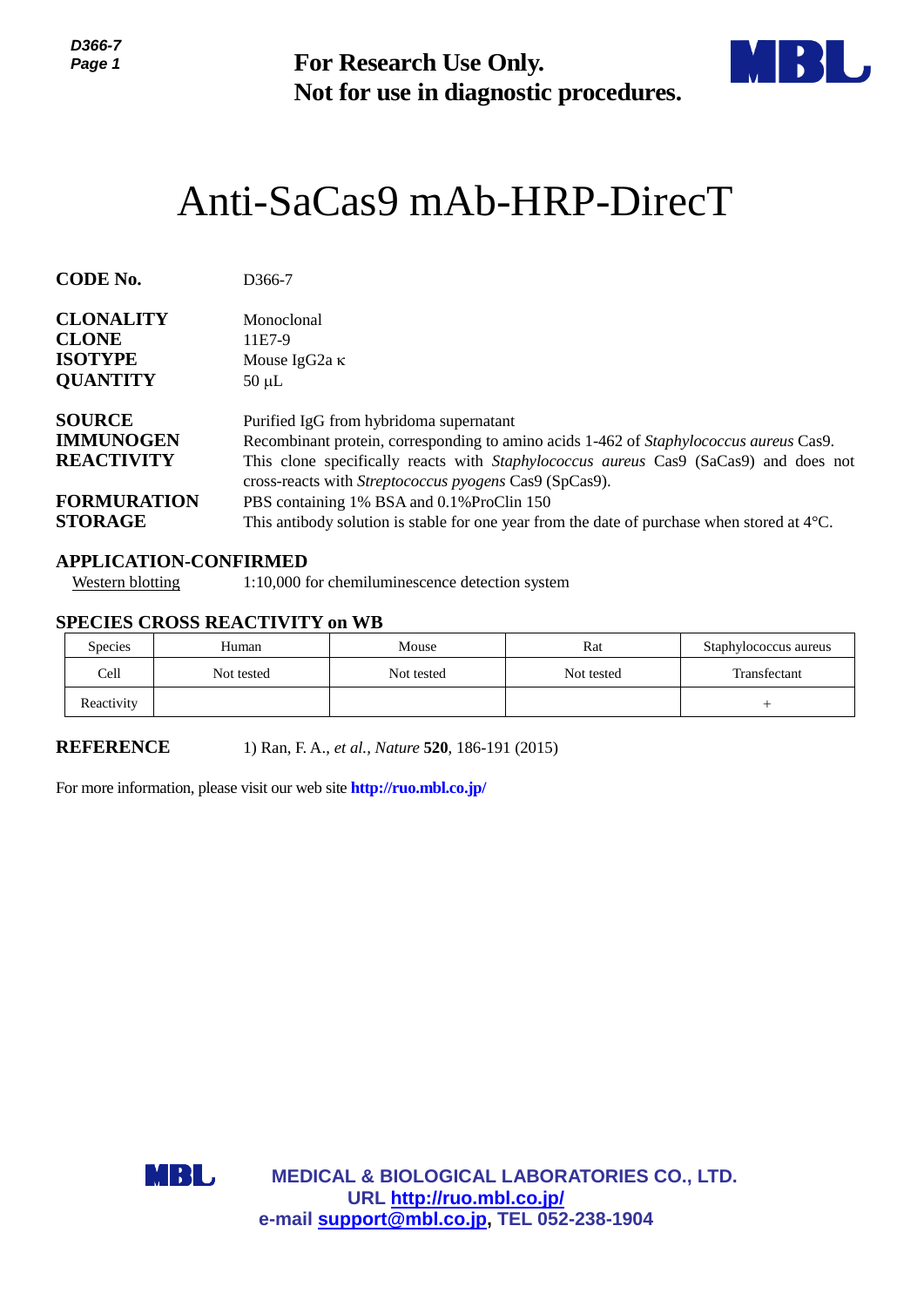*D366-7 Page 2*

## **RELATED PRODUCT**

*2* D366-3 Ant-SaCas9 mAb (11E7-9)